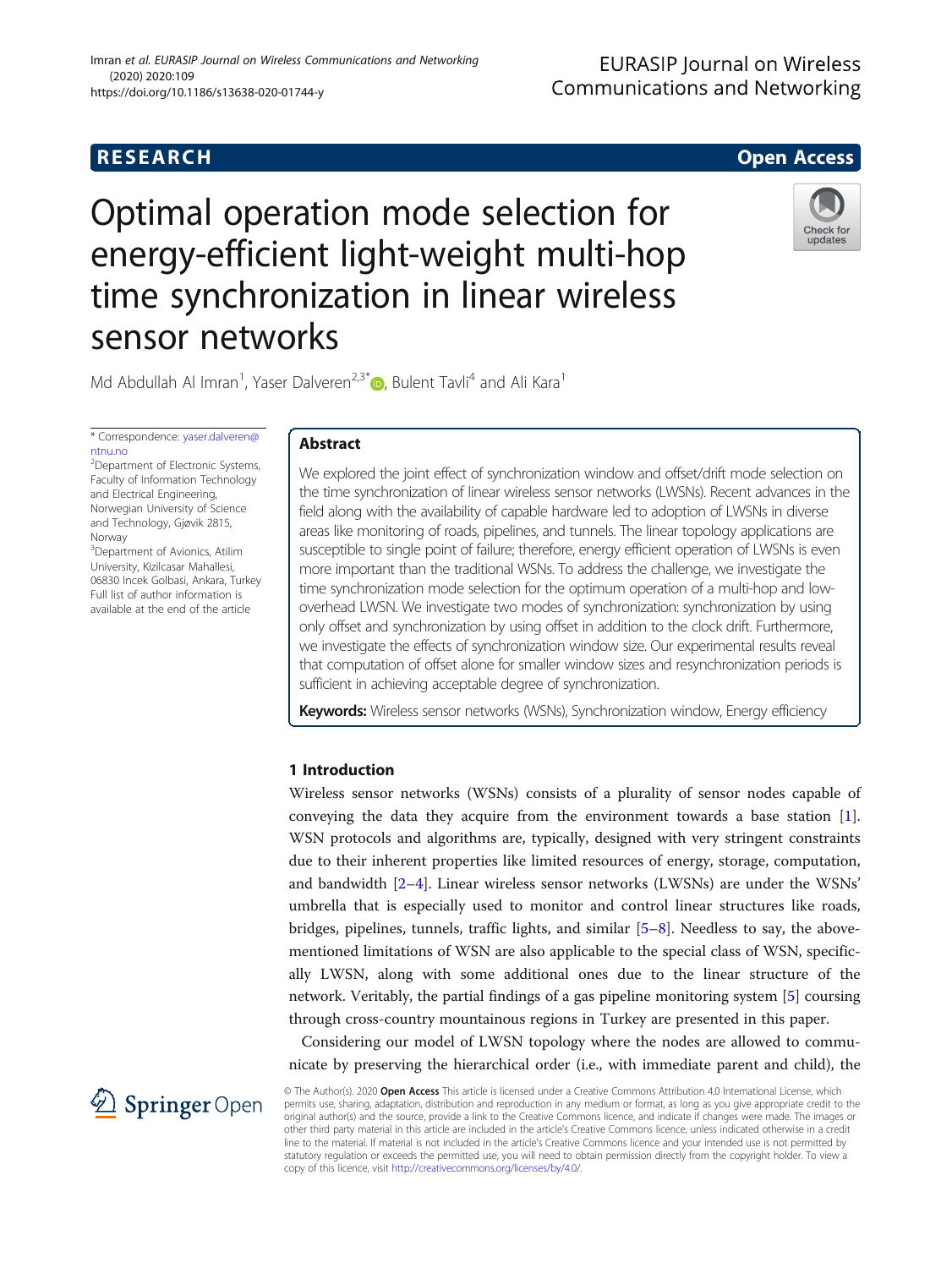traditional distributed WSN architectures become inefficient. This hierarchical setup introduces longer delays between nodes along with other restrictions [\[9](#page-7-0)] compared to mesh, star, and hybrid topologies where a broadcast beacon can arrive at any child node within the single hop neighbourhood of a transmitting node. Time synchronization is of paramount importance in networked systems, especially in distributed network systems namely WSNs which extensively utilizes the time synchronization aspect for coordination and correlation of distributed entities and events (e.g., data fusion, synchronized sleeps and wake-ups, channel sharing). In fact, the complex nature of the problem to be solved and demanding system requirements lead to the development of numerous synchronization algorithms. In this context, several accurate time synchronization methods have been proposed for WSNs [\[10](#page-7-0)–[13\]](#page-8-0), in general, and for LWSNs [[14](#page-8-0), [15\]](#page-8-0), in particular. A dual-time or two-time sources per node were introduced in [[14\]](#page-8-0) to decrease the time fluctuations with increasing hops but requires maintenance of those clocks thus adds complexity to the system model. Besides, a broadcast mechanism was utilized to estimate the time in [[15\]](#page-8-0) which is unfeasible in our context as described above.

Despite the abundance of synchronization techniques in the literature, most of the proposed methods ignored certain practical aspects [[16\]](#page-8-0) which in turn affect the implementation. Furthermore, accurate time sources like Network Time Protocol (NTP), General Packet Radio Services (GPRS), and Global Positioning System (GPS) are better suited when there exists an infrastructure and good network coverage. Nevertheless, these techniques require specific conditions and are relatively expensive to implement. Additionally, the achievable timing accuracy of the aforementioned techniques might be redundant for most of the industrial applications, or sometimes unfeasible given the harsh and resource-limited working conditions [[5\]](#page-7-0).

Our focus in this study is to determine the optimum operation mode and parameters for the trade-off between the synchronization speed and the accuracy, thereby avoid overdesigning the synchronization algorithm. To achieve this, we establish some quantitative metrics for experimental assessment of each of the synchronization methods namely offset-and-drift (OD) and offset-only (OO) for different synchronization windows. This work will help designers to overcome possible obstacles and optimization problems (e.g., network lifetime) faced in constructing a LWSN and more specifically LWSN in pipelines. The key contributions of this paper are as follows:

- 1. Novel performance comparison of OD and OO in the time synchronization of LWSN nodes.
- 2. Moreover, the joint effect of both OO and OD with synchronization windows is studied.
- 3. Lastly, regardless of the abundant time synchronization algorithms proposed in the literature, there exists only a few implemented systems. Here, the proposed technique is adopted and realized in a pipeline monitoring system which is soon to be deployed for active usage.

The remainder of the paper is organized as follows: In section 2, we review the literature for related work and introduce our take on LWSN as well as some evaluation techniques. Section 3 presents details of our extensive experiment and the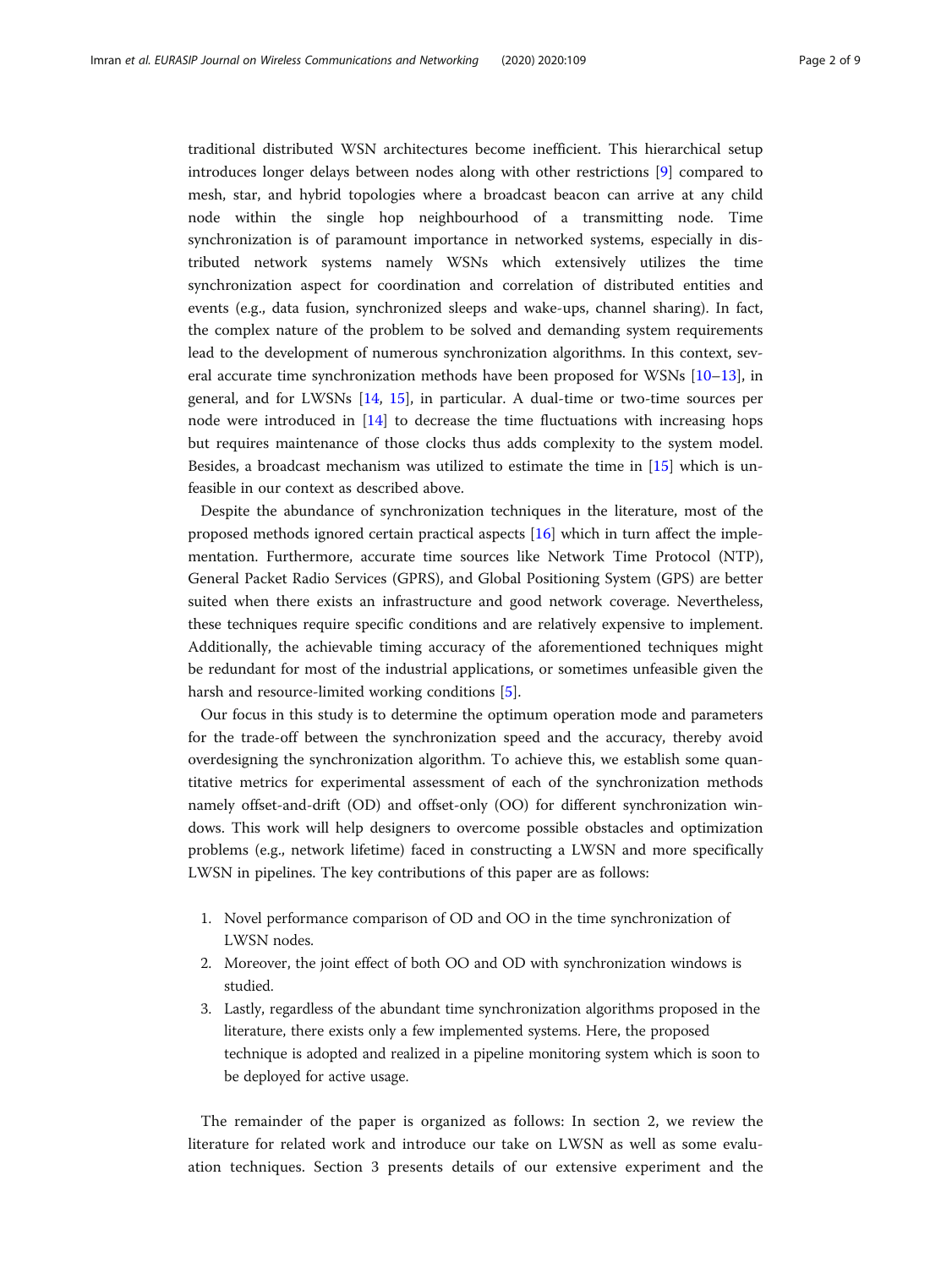<span id="page-2-0"></span>outcomes. We then discuss the findings in section 4. Finally, conclusions are highlighted in section 5.

## 2 Method

The timekeeping module of WSNs is susceptible to clock offsets and drifts due to factors including component quality and aging, and ambient conditions like temperature and humidity  $[17]$  $[17]$ . Nonetheless, the clock can be modeled  $[18–20]$  $[18–20]$  $[18–20]$  as

$$
t_{\text{node}} = \alpha_{\text{node}} + \beta_{\text{node}} \times t_{\text{ref}},\tag{1}
$$

where  $\alpha$  and  $\beta$  are the offset and drift, respectively, and  $t_{\text{ref}}$  is the global or universal reference time assuming the clock offset and drift are constant over a period of short observation time. The  $\alpha$  term is also referred to as the bias and is subjective to the clock start time. The clock drift, on the contrary, is affected by the surroundings as discussed previously. In fact, (1) can be modified to account for pairwise synchronization as

$$
t_2 = \alpha_{12} + \beta_{12} \times t_1,\tag{2}
$$

where  $\alpha_{12}$  and  $\beta_{12}$  are the relative offset and drift, respectively, and  $t_1$  and  $t_2$  are local time of two nodes. A two-way handshaking mechanism to pass timestamps can be used to estimate relative offset and drift at a node [\[11\]](#page-7-0).

Refer to the Fig. 1 for a visual representation of the said handshaking process where the node initiating the synchronization process is the parent and the other node is the child denoted by the superscript. Moreover, the time  $T_A$  is the time of transmission, and the time  $T_{\rm C}$  is the time of reception at the origin node while  $T_{\rm B}$  is the time of reception at the target node. This model assumes there are no incurred delays, retransmissions, and packet losses which are far from the reality. The time period where a specific number of two-way handshaking messages are exchanged is referred to as the synchronization window. One could compute relative offset and drift terms once ample amount of timestamps are collected. These timestamps are time averaged [[18\]](#page-8-0) to estimate the relative offset and drift. The upper and lower limits of relative drift can be calculated using  $(3)$  $(3)$  and  $(4)$ , respectively. The index *i* refers to the sample.

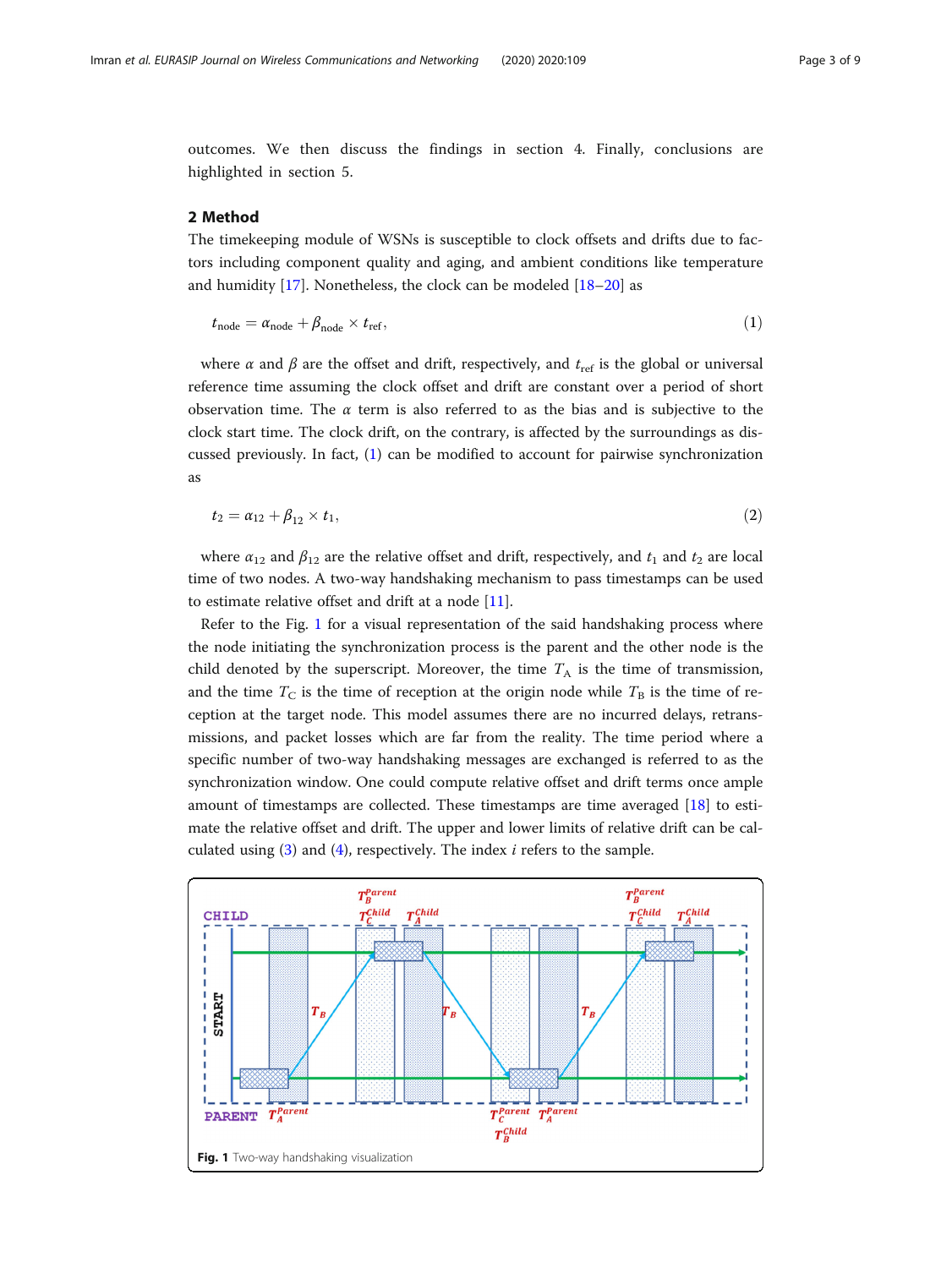<span id="page-3-0"></span>
$$
\beta_{12U}(i) = \frac{T_A(i) - T_A(i-1)}{T_B(i) - T_B(i-1)},\tag{3}
$$

$$
\beta_{12L}(i) = \frac{T_C(i) - T_C(i-1)}{T_B(i) - T_B(i-1)},\tag{4}
$$

Rearranging [\(2](#page-2-0)), the upper and lower bounds of the offset can be calculated using (5) and  $(6)$ 

$$
\alpha_{12U}(i) = T_{\mathcal{A}}(i) - \beta_{12U}(i) \times T_{\mathcal{B}}(i),\tag{5}
$$

$$
\alpha_{12L}(i) = T_{\rm C}(i) - \beta_{12L}(i) \times T_{\rm B}(i). \tag{6}
$$

The average offset and drift can be estimated by employing (7) and (8)

$$
\beta_{12}(i) = \frac{\beta_{12U}(k) + \beta_{12L}(k)}{2},\tag{7}
$$

$$
\alpha_{12}(i) = \frac{\alpha_{12U}(k) + \alpha_{12L}(k)}{2}.
$$
\n(8)

Finally, the offsets are time-averaged in order to eliminate the random timedependent delays using the following equations. The *W* term on Eqs.  $(9)$  and  $(10)$  is the sample count or synchronization window

$$
\beta_{12-\text{Avg}}(i) = \frac{1}{W} \sum_{i-W+1}^{i} \beta_{12}(k),\tag{9}
$$

$$
\alpha_{12-\text{Avg}}(i) = \frac{1}{W} \sum_{i-W+1}^{i} \alpha_{12}(k). \tag{10}
$$

Hence, smaller windows will contribute to faster synchronization while deteriorating the accuracy as lower number of samples is used in the computation of offset and drift.

In this paper, the effect of synchronization window on the clock synchronization accuracy is studied in conjunction with the mode of operation (i.e., offset-only estimation and both offset-and-drift estimation) which enables us to choose the optimum synchronization parameters and mode to prolong lifetime. Here, we establish some quantitative metrics for experimental assessment of each of the synchronization methods namely offset-and-drift (OD) and offset-only (OO) for various synchronization windows. The absolute difference (i.e.,  $\Delta \varepsilon$ ) is the difference between the expected and the measured average times which is given in (11). The percentage relative difference,  $\varepsilon$ , is given by (12). Equation (13) represents the normalized time and is denoted by  $\overline{\varepsilon}$ .

$$
\Delta \varepsilon = \text{Time}_{\text{true}} - \text{Time}_{\text{Exp}} \tag{11}
$$

$$
\varepsilon = \frac{\Delta \varepsilon}{\text{Time}_{\text{true}}} \times 100\%
$$
 (12)

$$
\bar{\varepsilon} = 1 - \frac{\text{Time}_{\text{Exp}}}{\text{Time}_{\text{true}}} \tag{13}
$$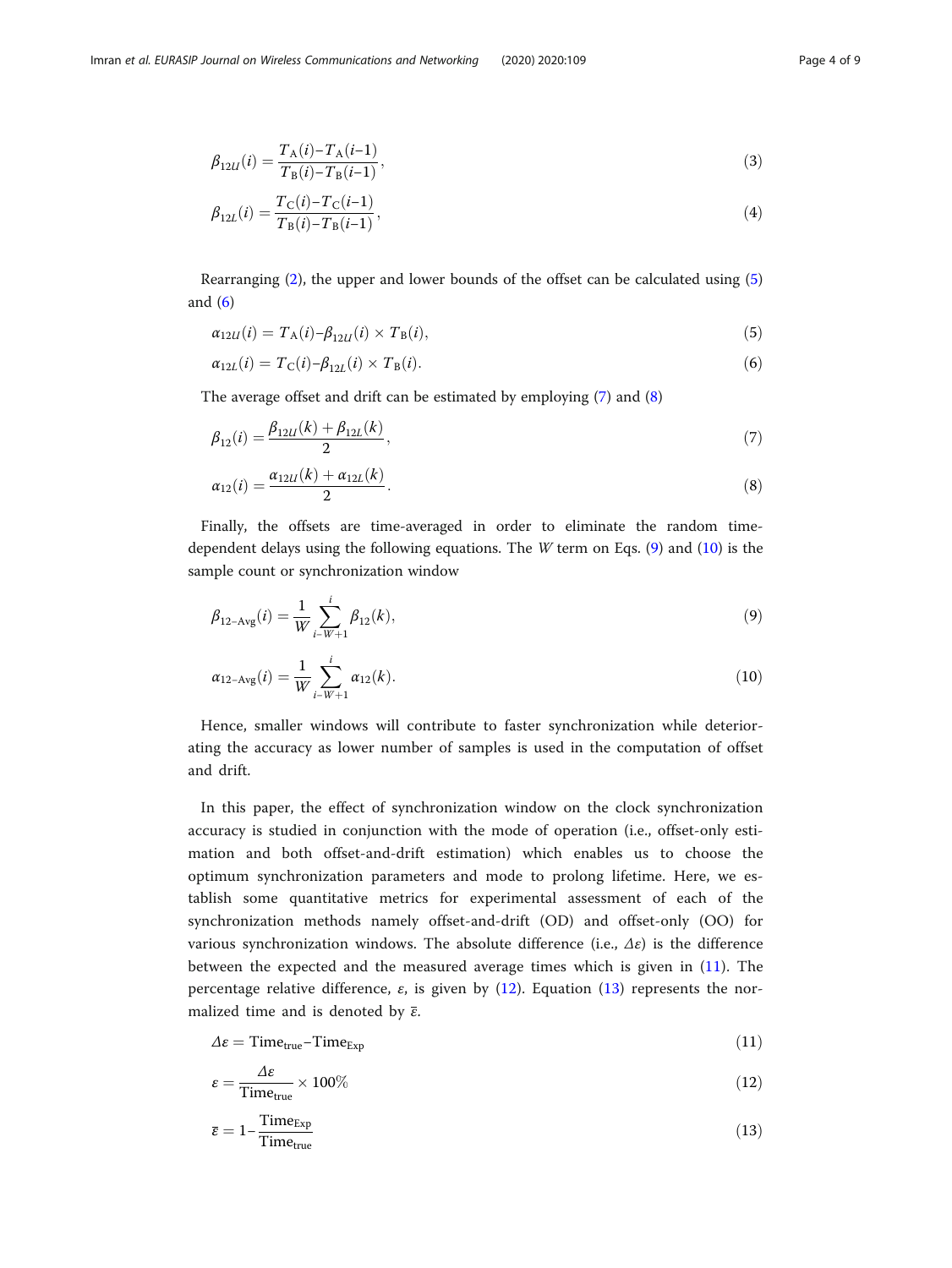## 3 Experiment

The sensor nodes utilized in our experiments (depicted on Fig. 2) are composed of Atmel ATmega2560 chips as the microcontroller unit (MCU) as of Board 1, the lowpower, high-performance CC1200 Radio Frequency (RF) transceiver manufactured by Texas Instruments as the communication module as module 2, and the low-cost, highly accurate DS3231 real-time clock (RTC) chipset from Maxim Integrated as the module 3. The internal 16-bit timer/counter of the MCU is used to mimic the local clock of each node. The RTC is used to sample the local times of each node at accurate intervals and send to a companion personal computer (PC) for data logging. Our LWSN network consists of 5 identical sensor nodes configured to communicate for maintaining the hierarchical order, thereby, the first/reference node being the root and the subsequent nodes having a pairwise relationship with immediate neighbor nodes.

Three different synchronization windows (i.e., 5, 15, and 25) are chosen for the experiment. Two different synchronization scenarios are designed for each of the synchronization windows namely offset-and-drift (OD) and offset-only (OO). Note that, the relative drift term on (2) is unity for the OO synchronization unlike OD where it is computed from the timestamp packets. Consequently, OO synchronization is relatively faster as requires less computation. Each data point consists of a single synchronization operation followed by sampling periods. The time synchronization is characterized by the synchronization window and one of the test scenarios. During the sampling period, the timing data of a node is recorded at the frequency of 1 Hz for three observation periods of 10, 30, and 60 min. The times elapsed are compared against the observation duration to draw conclusions. In other words, a synchronization command (OD or OO) was generated at the base station which stimulated a pairwise time synchronization of nodes in a top-down approach. Upon synchronization of the last/

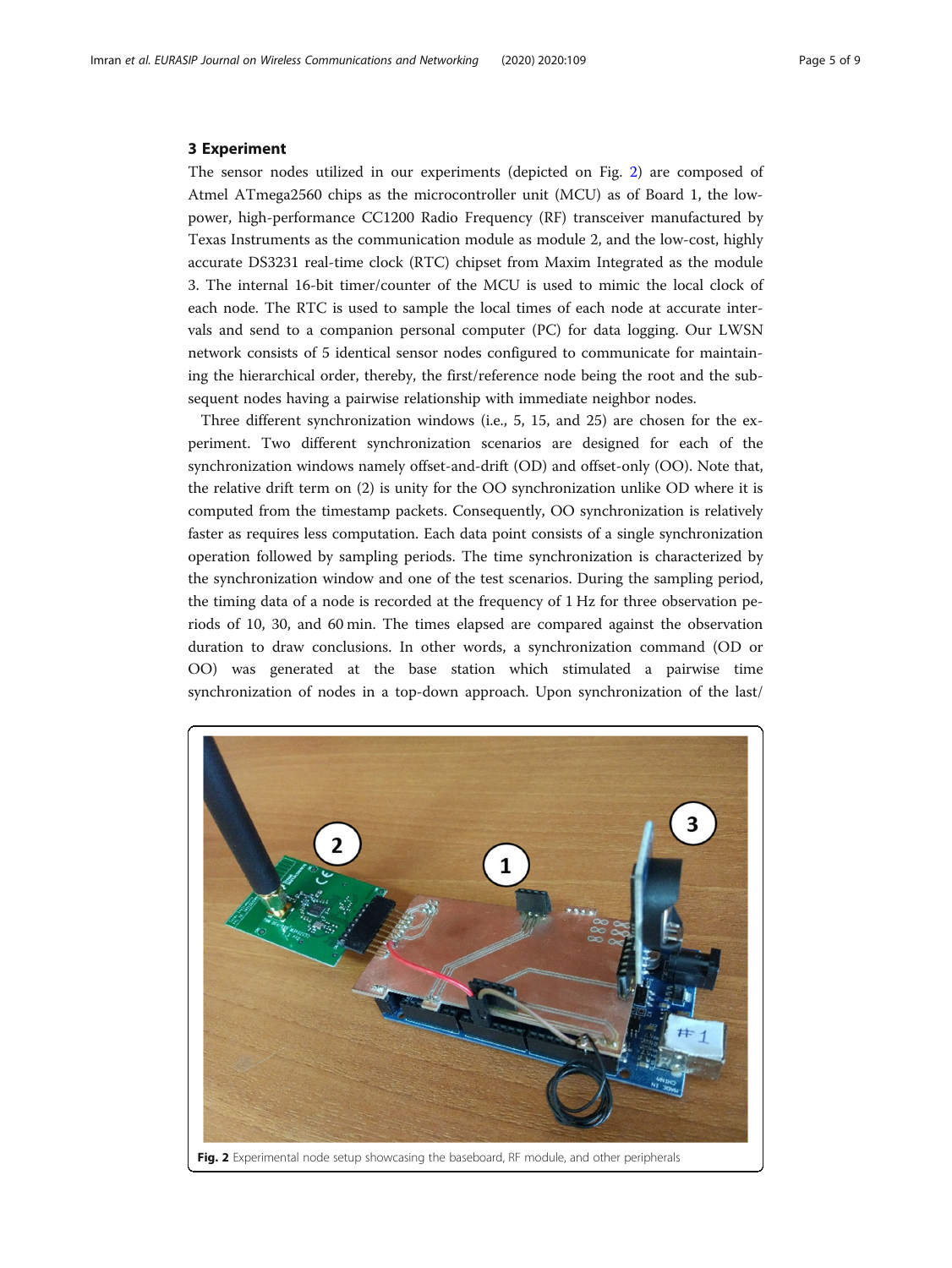leaf node, the system was put to sleep and observed for the three different periods. The time at which each of the nodes woke up were recorded and compared. Intuitively, the closer the recorded time to the observed time, the better the synchronization has been. And lastly, the experiment was carried out in an indoor laboratory environment while keeping all other factors controlled (e.g., transmission power level, packet size, transmission speed, inter-node distances, ambient temperature) and realistic, i.e., any conclusions drawn are indeed due to the method of synchronization only.

Here, the system model was kept simple to promote feasibility and making the system implementable on inexpensive hardware without sacrificing the functionality. In conjunction with these, the relatively longer end-to-end delays in LWSN compared to traditional WSNs' makes complex system models impractical.

## 4 Results and discussion

The data for absolute differences and relative differences are tabularized in Tables 1 and [2,](#page-6-0) respectively.

A lower absolute difference signifies better synchronization or smaller absolute error. Referring to Table 1 of absolute differences, it is obvious that the absolute difference increases with the duration for any of the particular synchronization windows regardless of the synchronization method (i.e., offset-and-drift or offset-only) which is due to the local clock's drift over time. The absolute difference data itself is not decisive enough to comment on the general trend. This is where the percentage relative difference term comes in. It is particularly useful to compare results from different observation or sampling durations. The difference between the two synchronization modes' percentage relative difference for a given window decreases over time as can be observed from Table [2](#page-6-0). This decreasing trend can also be observed while traversing the data diagonally (i.e., the difference in  $\varepsilon$  decreases with increasing both the sampling time and the window). Both of these deductions from Tables 1 and [2](#page-6-0) suggest that although the absolute difference tends to increase over time, this increase is almost negligible compared to the observation time. However, in order to find the optimum mode of operation and thus draw conclusions, the normalized data should be analyzed. Figure [3](#page-6-0) shows the plot of differential normalized mean-elapsed times. The lower the normalized mean is, the better the synchronization is. Observe that using only the offset for smaller synchronization windows is sufficient, therefore, less computation is required; hence, the resources can be utilized efficiently. One would expect the synchronization accuracy to improve with increasing window size, yet the drift weighs more than the window size with our setup, and the differences are very subtle. Lastly, the optimum window

| Window | Scenario  | Duration         |         |                  |
|--------|-----------|------------------|---------|------------------|
|        |           | $10 \text{ min}$ | 30 min  | $60 \text{ min}$ |
| 5      | OD        | 0.13987          | 0.18527 | 0.25320          |
|        | $\rm{OO}$ | 0.13787          | 0.18307 | 0.25130          |
| 15     | <b>OD</b> | 0.14247          | 0.18777 | 0.25567          |
|        | $\rm{OO}$ | 0.14837          | 0.19340 | 0.26090          |
| 25     | <b>OD</b> | 0.15953          | 0.20497 | 0.27323          |
|        | OΟ        | 0.16363          | 0.20897 | 0.27691          |

Table 1 Absolute difference (in seconds)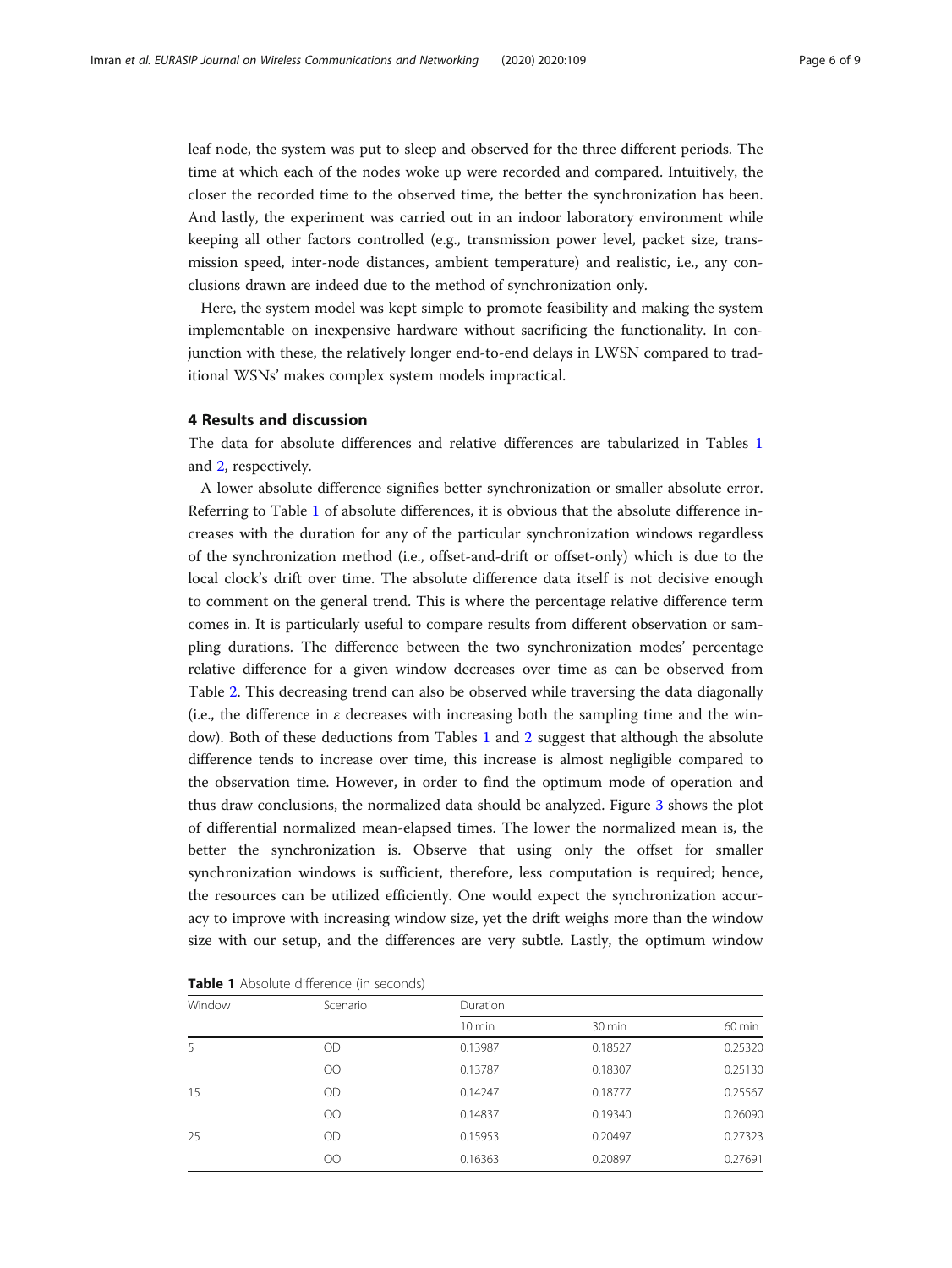| Scenario  | Duration            |          |                  |
|-----------|---------------------|----------|------------------|
|           | $10 \,\mathrm{min}$ | 30 min   | $60 \text{ min}$ |
| <b>OD</b> | 0.023311            | 0.010293 | 0.0070333        |
| OO        | 0.022978            | 0.010170 | 0.0069806        |
| <b>OD</b> | 0.023744            | 0.010431 | 0.0071019        |
| OO        | 0.024728            | 0.010744 | 0.0072472        |
| <b>OD</b> | 0.026589            | 0.011387 | 0.0075898        |
| OO        | 0.027271            | 0.011610 | 0.0076921        |
|           |                     |          |                  |

<span id="page-6-0"></span>Table 2 Relative difference (as percentages)

size is found to be the intersection of the curves, i.e., 7 for this setup; choice of synchronization method has no effect on the achievable synchronization accuracy. We also show that the use of OO for frequent synchronizations can outperform OD. Inevitably, further work is necessary to perform a more extensive optimization of the system parameters. For example, a constant transmission power was used in this experiment. In order to achieve a prolonged network lifetime, the payload and the transmission power level can be varied as suggested in [[21](#page-8-0)]. Our goal in this work was to synchronize the nodes in the LWSN system frequently rather than proposing a comparable accurate synchronization algorithm with the existent ones.

## 5 Conclusion

To the best of our knowledge, the contribution of offset/drift along with the synchronization window on the accuracy of synchronization has never been investigated, systematically, in the WSN literature. More importantly, numerous synchronization techniques have been proposed throughout the literature but no studies have been carried out on the determination of optimal synchronization parameters for relatively short resynchronization intervals which are frequently experienced in practical field deployments of LWSNs. Hence, to fill the gap in the literature, in this study, we explore the joint effect of synchronization window and offset and/or drift on the time synchronization of LWSNs through direct experimentation employing a

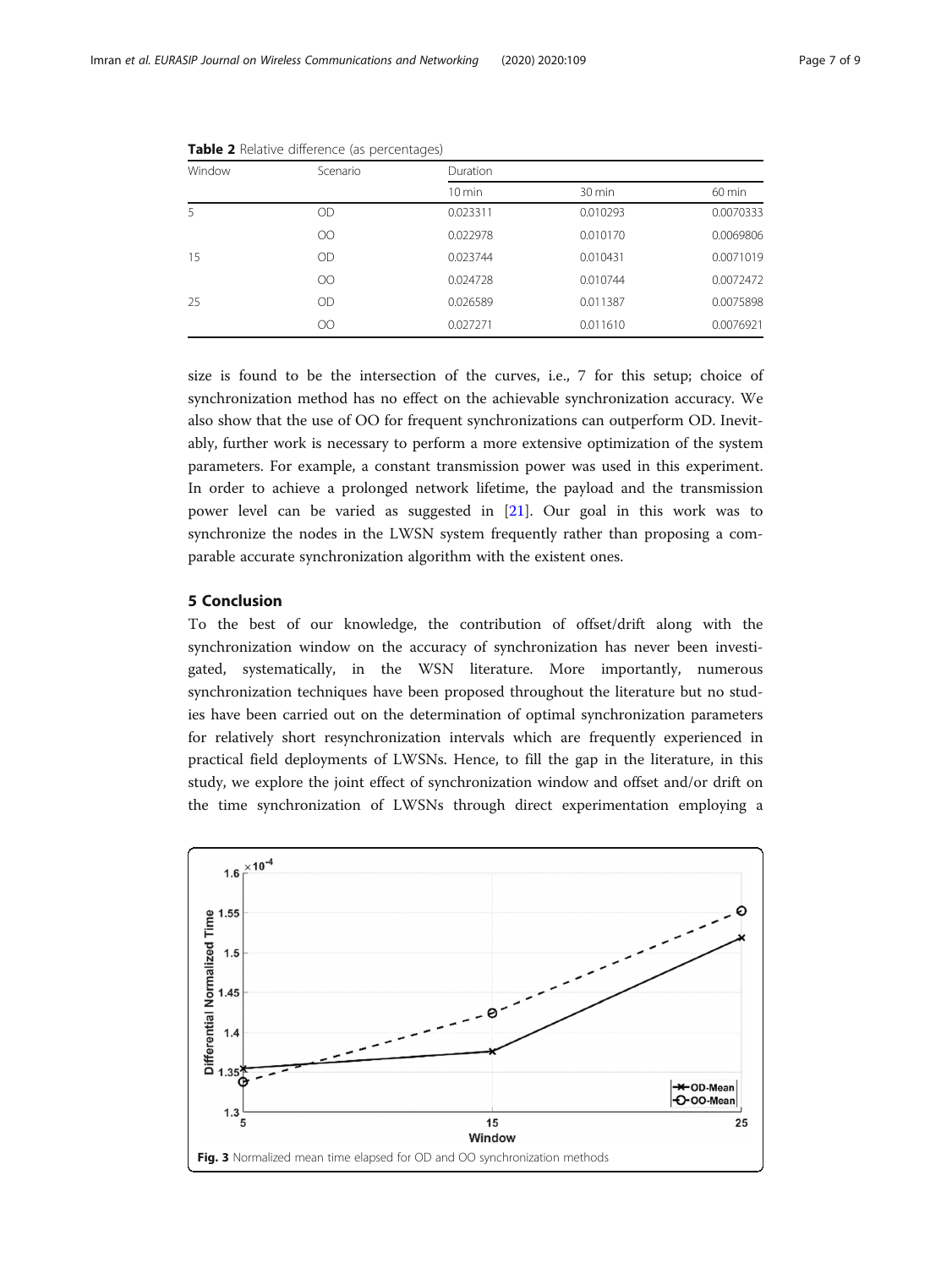<span id="page-7-0"></span>LWSN testbed. Furthermore, we show that computation of offset alone for lower synchronization windows should be sufficient in attaining reasonable accuracy while lowering both the overall energy consumption and the synchronization duration. Additionally, the system is being realized in a pipeline project where the time synchronization is carried out with OO method rather than OD which is not pragmatic for deployable systems. Again, the aim of this paper is to publish the partial findings of a realized system where the choice of OO as opposed to conventional OD gives better performance and increased network operable lifetime.

## Abbreviations

GPRS: General Packet Radio Services; GPS: Global Positioning System; LWSN: Linear wireless sensor networks; MCU: Microcontroller unit; NTP: Network Time Protocol; OD: Offset-and-drift; OO: Offset-only; PC: Personal computer; RF: Radio frequency; RTC: Real-time clock

## Authors' contributions

M.A.A.I was responsible for all hardware and software implementation of the work and wrote some sections of the paper. Y.D. evaluated some of the findings of the implementation and finalized the preparation of the manuscript. B.T. formulated the problem and evaluated parametric results and key findings and organized the paper. A.K. identified the problem, determined the requirements, and evaluated the results from usability point of view.

### Funding

Not applicable.

## Availability of data and materials

Not applicable.

## Competing interests

The authors declare that they have no competing interests.

## Author details

<sup>1</sup>Electrical and Electronics Engineering Department, Atilim University, Kizilcasar Mahallesi, 06830 Incek Golbasi, Ankara, Turkey. <sup>2</sup>Department of Electronic Systems, Faculty of Information Technology and Electrical Engineering, Norwegian University of Science and Technology, Gjøvik 2815, Norway. <sup>3</sup>Department of Avionics, Atilim University, Kizilcasar Mahallesi, 06830 Incek Golbasi, Ankara, Turkey. <sup>4</sup>Department of Electrical and Electronics Engineering, TOBB University of Economics and Technology, Ankara, Turkey.

# Received: 26 December 2019 Accepted: 21 May 2020

## References

- 1. I. Akyildiz, W. Su, Y. Sankarasubramaniam, E. Cayirci, Wireless sensor networks: a survey. Comput. Netw. 38(4), 393–422 (2002). [https://doi.org/10.1016/S1389-1286\(01\)00302-4](https://doi.org/10.1016/S1389-1286(01)00302-4)
- 2. O. Dagdeviren, V.K. Akram, B. Tavli, Design and evaluation of algorithms for energy efficient and complete determination of critical nodes for wireless sensor network reliability. IEEE Trans. Reliab. 68(1), 280–290 (2019). [https://](https://doi.org/10.1109/TR.2018.2873917) [doi.org/10.1109/TR.2018.2873917](https://doi.org/10.1109/TR.2018.2873917)
- 3. S. Kurt, H.U. Yildiz, M. Yigit, B. Tavli, V.C. Gungor, Packet size optimization in wireless sensor networks for smart grid applications. IEEE Trans. Ind. Electron. 64(3), 2392–2401 (2017). <https://doi.org/10.1109/TIE.2016.2619319>
- 4. O. Cayirpunar, E. Kadioglu-Urtis, B. Tavli, Optimal base station mobility patterns for wireless sensor network lifetime maximization. IEEE Sensors J. 15(11), 6592–6603 (2015). <https://doi.org/10.1109/JSEN.2015.2463679>
- 5. A Kara, M A Al Imran, and K Karadag, Linear wireless sensor networks for cathodic protection monitoring of pipelines, 2019 IEEE International Conference on Mechatronics, Robotics and Systems Engineering (MoRSE), 233-236 (2019). doi: <https://doi.org/10.1109/MoRSE48060.2019.8998664>.
- 6. N Sazak, and M Ertug. The effect of node deployment scheme on LWSN lifetime for railway monitoring applications, 2017 IEEE Workshop on Environmental, Energy, and Structural Monitoring Systems (EESMS), 1-4 (2017). doi: [https://doi.](https://doi.org/10.1109/EESMS.2017.8052692) [org/10.1109/EESMS.2017.8052692](https://doi.org/10.1109/EESMS.2017.8052692).
- 7. C.M. Imran, M. Aldukhail, N. Almezeini, M. Alnuem, Potential applications of linear wireless sensor networks: a survey. Int. J. Comput. Netw. Commun. Secur. 4(6), 183–200 (2016)
- 8. B Barbagli, L Bencini, I Magrini, G Manes, and A Manes, A real-time traffic monitoring based on wireless sensor network technologies, 2011 IEEE 7th International Wireless Communications and Mobile Computing Conference, 820-825 (2011). IEEE. doi: [https://doi.org/10.1109/IWCMC.2011.5982652.](https://doi.org/10.1109/IWCMC.2011.5982652)
- 9. R. Sokullu, E. Demir, A comparative study of MAC protocols for linear WSNs. Procedia Computer Science 52(492-499) (2015). <https://doi.org/10.1016/j.procs.2015.05.022>
- 10. A. Al Shaikhi, Improved-precision time synchronization protocol for WSNs based on averaging consensus control. IEEE Access 6, 62261–62271 (2018). <https://doi.org/10.1109/ACCESS.2018.287497>
- 11. A. Al-Shaikhi, A. Masoud, Efficient, single hop time synchronization protocol for randomly connected WSNs. IEEE Wireless Communications Letters 6(2), 170–173 (2017). <https://doi.org/10.1109/LWC.2017.2650223>